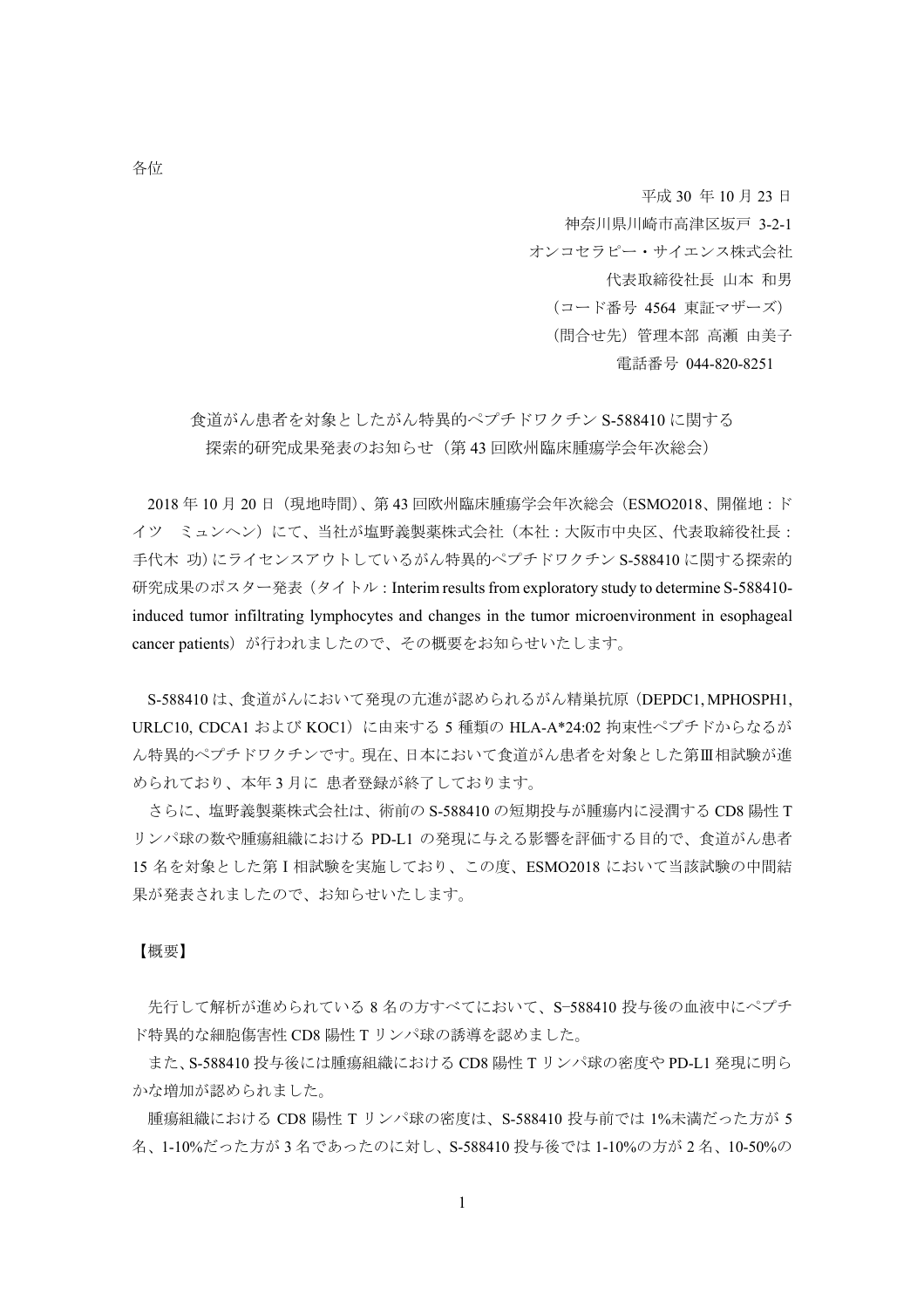方が 6 名となりました。また、腫瘍組織における PD-L1 の発現程度は、S-588410 投与前では 1% 未満の方が 7 名、1-5%の方が 1 名であったのに対し、S-588410 投与後では 1%未満の方が 1 名、 1-5%の方が 4 名、そして 5-50%の方が 3 名となりました。

 腫瘍浸潤 T リンパ球の数や腫瘍組織における PD-L1 の発現は、がん治療に用いられる免疫チ ェックポイント阻害薬(抗 PD-1 / PD-L1 抗体)の作用機序に関係する重要な因子と考えられて います。今回の中間報告は、S-588410 と抗 PD-1 / PD-L1 抗体の併用による相乗効果の可能性を 示唆するものです。

# 【Abstract】

## **Background**

S-588410 is a cancer peptide vaccine composed of 5 HLA-A\*24:02-restricted peptides derived from 5 cancer-testis antigens, DEPDC1, MPHOSPH1, URLC10, CDCA1 and KOC1, all of which have been found to be upregulated in esophageal cancer. The aim of this study is to evaluate the effects of S-588410 on the number of tumor-infiltrating CD8-positive lymphocytes (TIL) and PD-L1 expression in the tumor tissue before and after the short-term treatment with S-588410 in the presurgical treatment.

### **Methods**

HLA-A\*24:02-positive patients (pts) with esophageal cancer who can start the treatment more than 30 days prior to the surgery were eligible. S-588410 was injected subcutaneously once weekly, 5 times or more in total. Tumor tissues of pre- and post-treatment were collected for immunohistochemistry (IHC) analysis for target antigens, CD8, PD-L1 and HLA class I. Peptide-specific CTLs in PBMC were evaluated using ELISpot assay.

#### **Results**

As Apr 13, 2018, total 15 pts were enrolled and tumor tissues of the first half of the pts, 8 pts were analyzed. 8 pts received 3 to 6 injections of S-588410. All 5 antigens and HLA class I on tumor tissues were detected in all pts except for one whose tumor expressed 4 target antigens. CTL activity circulating in blood markedly increased in all 8 pts at least for 1 of 5 peptides. IHC analysis demonstrated that TIL density and PD-L1 expression on post-treatment tissues clearly increased compared to the baseline; CD8 TIL density at baseline was  $\leq 1\%$  in 5 pts and 1%-10% in 3 pts and that for post-treatment 1%-10% in 2 pts, 10%-50% in 6 pts, and PD-L1 expression at base line was  $\leq$ 1% in 7 pts and 1%-5% in one patient and that for post-treatment was  $\leq$  1% in one patient, 1%-5% in 4 pts and 5%-50% in 3 pts.

### **Conclusions**

The short-term treatment with S-588410 generated peptide-specific CTL and markedly increased CD8 TIL density and PD-L1 expression on tumor tissue of esophageal cancer pts. These interim results suggest that the combination of S-588410 with anti-PD-1/PD-L1 antibody is expected to be